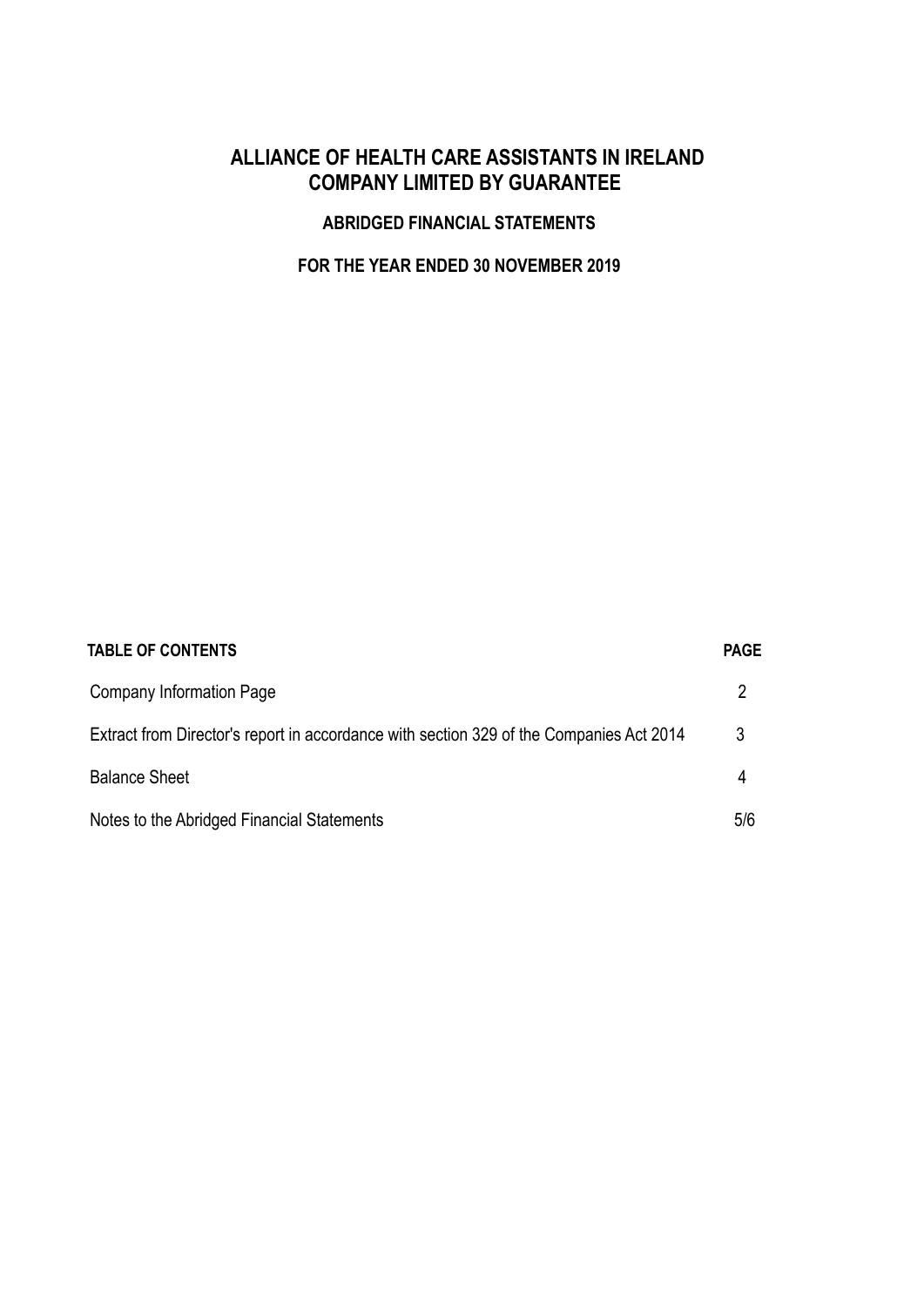## ALLIANCE OF HEALTH CARE ASSISTANTS IN IRELAND COMPANY LIMITED BY GUARANTEE

## COMPANY INFORMATION PAGE

| <b>DIRECTORS</b>         | Ann Marie Lee<br>Patrick O'Connor<br>Susan Devoy<br>Zurihasnui Mohd Rokhani<br>Ann Fiona Burke<br>Jonathan Murphy<br>Linda Brennan |
|--------------------------|------------------------------------------------------------------------------------------------------------------------------------|
| <b>SECRETARY</b>         | Ann Marie Lee                                                                                                                      |
| <b>ACCOUNTANTS</b>       | Rorke & Co<br>16 Lwr Churchtown Road<br>Dublin 14                                                                                  |
| <b>BANKERS</b>           | AIB<br>The Plaza<br>Stillorgan<br>Co Dublin                                                                                        |
| <b>REGISTERED OFFICE</b> | 48 Allen Park Road<br>Stillorgan<br><b>Blackrock</b><br>Co Dublin                                                                  |

COMPANY NUMBER 572079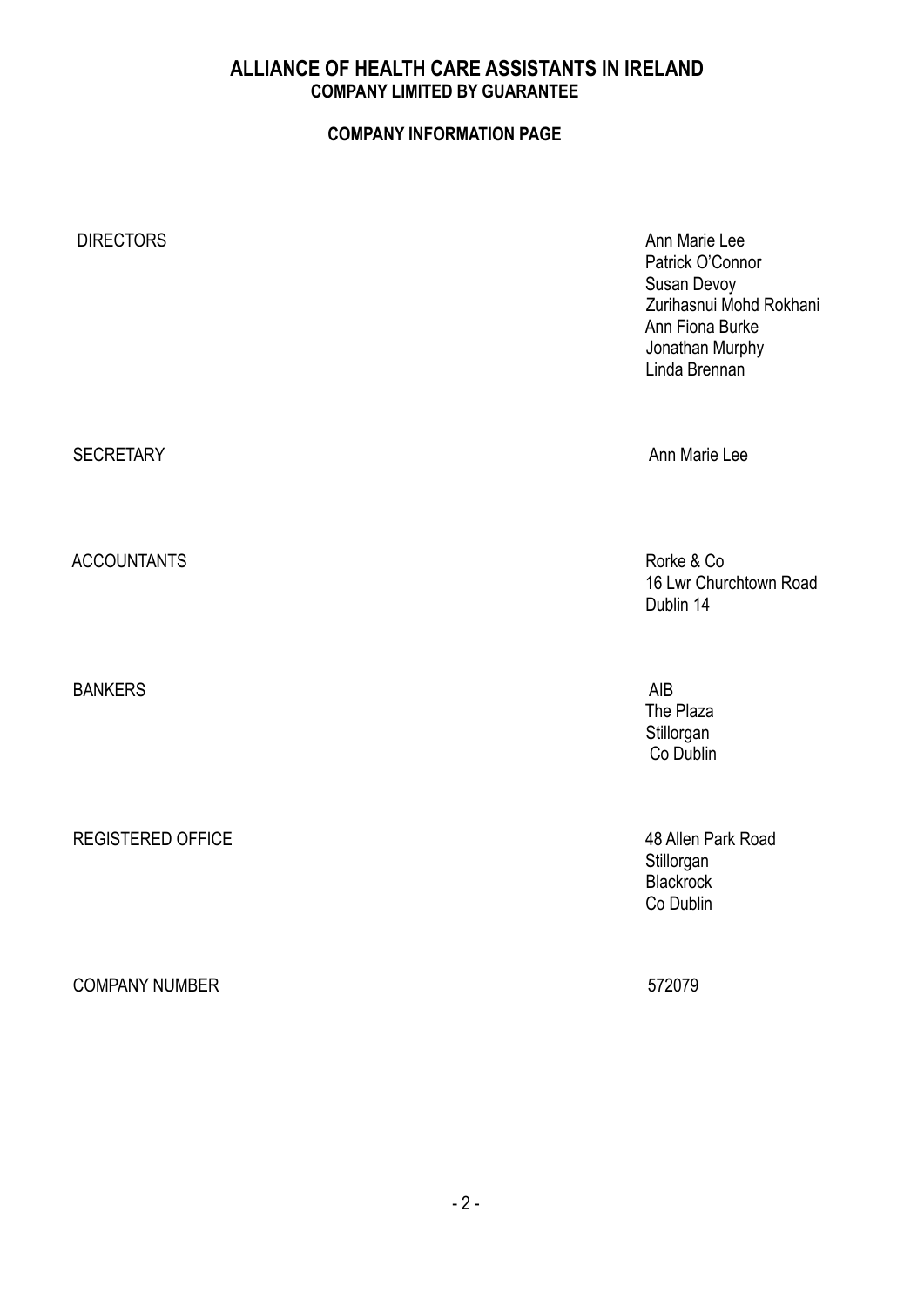# ALLIANCE OF HEALTH CARE ASSISTANTS IN IRELAND COMPANY LIMITED BY GUARANTEE

# Extracts from Directors report in accordance with section 329 of the Companies Act 2014

### Events since the year end and future developments

 There have been no significant events affecting the company since the year end and the directors do not envisage any substantial change to the nature of the business.

The names of the directors who signed the original Directors' report were Ann Marie Lee and Patrick O'Connor.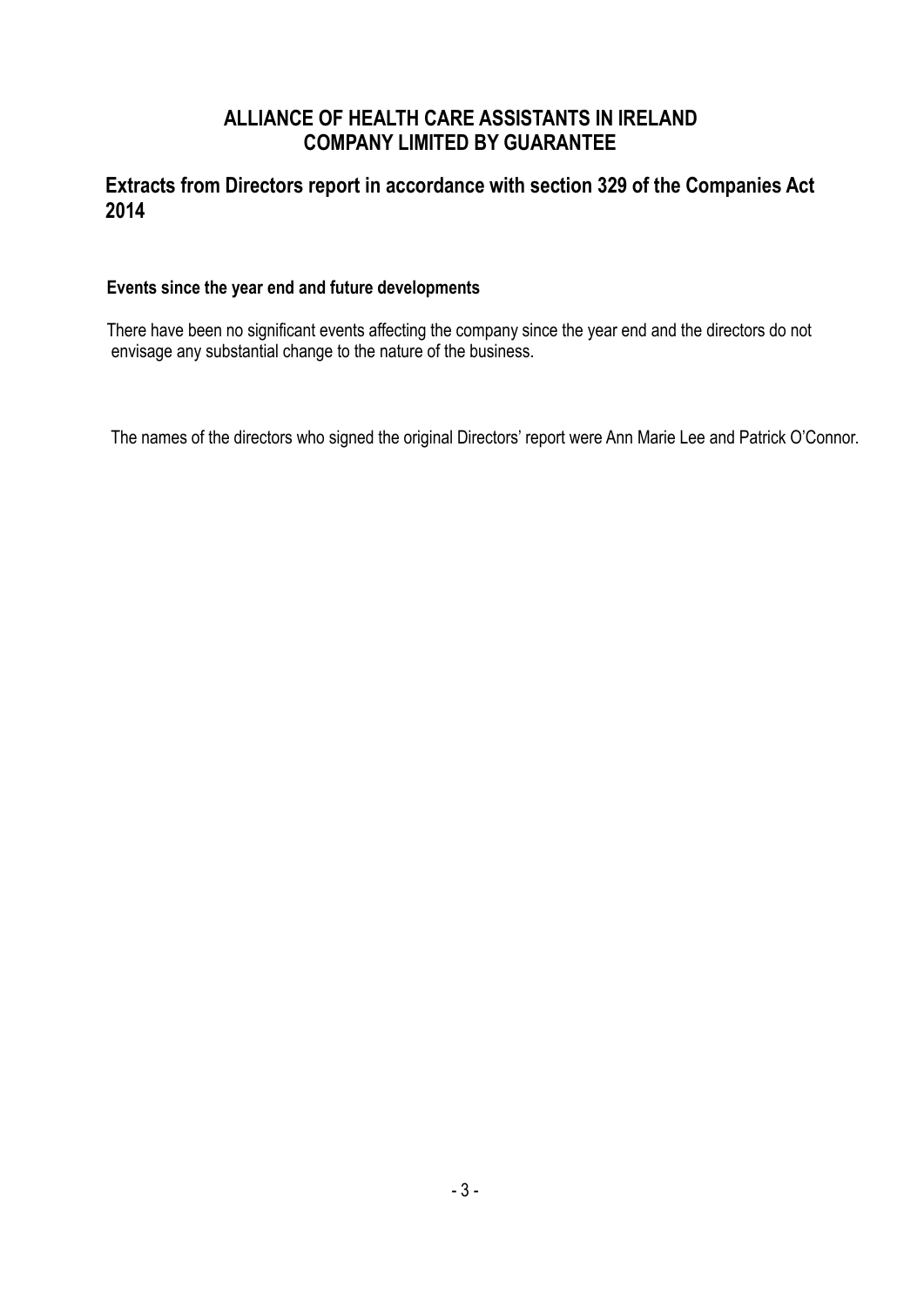## ALLIANCE OF HEALTH CARE ASSISTANTS IN IRELAND COMPANY LIMITED BY GUARANTEE ABRIDGED BALANCE SHEET AT 30 NOVEMBER 2019

|                                                           | <b>NOTES</b> | 2019<br>€      | 2018<br>€      |
|-----------------------------------------------------------|--------------|----------------|----------------|
| <b>Current assets</b><br>Debtors<br><b>Bank and Cash</b>  |              | 68<br>3,550    | 4,226          |
| <b>Creditors (Amounts falling due</b><br>within one year) | 4            | 3,618<br>(615) | 4,226<br>(876) |
| <b>Net current assets</b>                                 |              | 3,003          | 3.350          |
| T0tal assets less current liabilities                     |              | 3,003          | 3,350          |
| <b>Financed by</b>                                        |              |                |                |
| Profit and loss account                                   |              | 3,003          | 3,350          |

We as Directors of Alliance of Health Care Assistants in Ireland Company Limited by Guarantee, state that :

(a) the company is availing itself of the exemption provided for by Chapter 15 of Part 6 of the Companies Act 2014.

(b) the company is availing itself of the exemption on the grounds that the conditions specified in s.358 are satisfied.

(c) the shareholders of the company have not served a notice on the company under s.334(1) in accordance with s.334(2).

(d) we acknowledge the company's obligations under the Companies Acts 2014, to keep adequate accounting records and to prepare Financial Statements which give a true and fair view of the assets, liabilities and financial position of the company at the end of its financial year and of its profit or loss for such a year and to otherwise comply with the provisions of Companies Act 2014 relating to Financial Statements so far as they are applicable to the company;

(e) the company has relied on the specific exemptions contained in s.352 Companies Act 2014 on the grounds that the company is entitled to the benefit of that exemptions as a small company and the abridged Financial Statements have been properly prepared in accordance with s.353 Companies Act 2014.

On behalf of the board

Date : Date : Date : Date : Date : Date : Date : Date : Date : Date : Date : Date : Date : Date : Date : Date :  $\mathsf{D}$ 

Ann Marie Lee - Director Patrick O'Connor - Director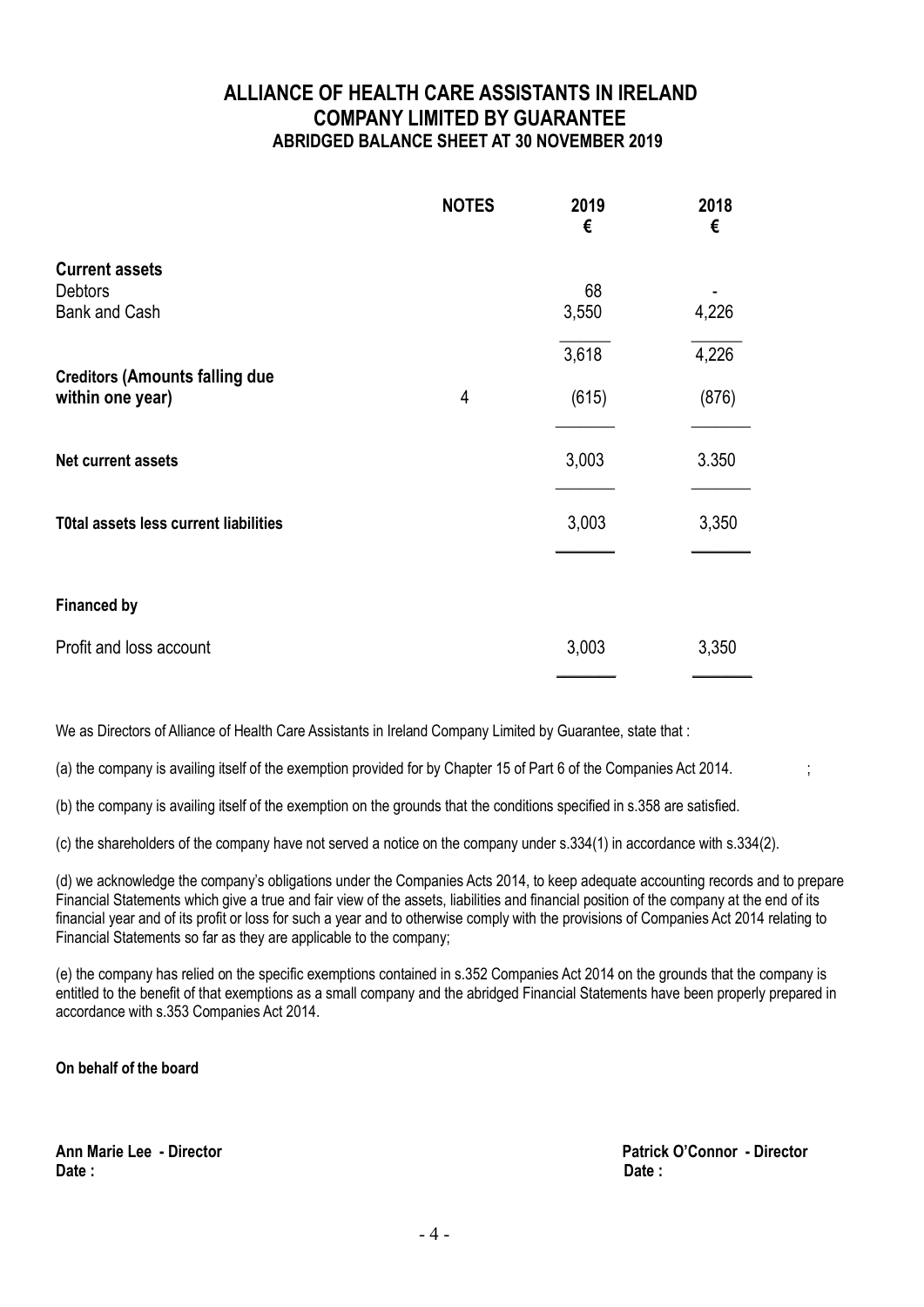## ALLIANCE OF HEALTH CARE ASSISTANTS IN IRELAND COMPANY LIMITED BY GUARANTEE NOTES TO THE ABRIDGED FINANCIAL STATEMENTS FOR THE YEAR ENDED 30 NOVEMBER 2019

### 1. ACCOUNTING POLICIES

### Basis of preparation of financial statements

 The full financial statements from which these abridged financial statements have been extracted have been prepared in accordance with applicable accounting standards and Irish statute comprising of the Companies Act 2014.

### **Turnover**

Turnover represents the total invoice value, excluding value added tax, of sales made during the year.

### Cash flow Statement

 The company meets the size criteria for a small company set by the Companies Act, 2014 and therefore in accordance with FRS1: Cash flow statements, it has not prepared a cash flow statement.

#### 2. PROFIT ON ORDINARY ACTIVITIES BEFORE TAXATION

|                                                                                                      | 2019<br>€ | 2018<br>€ |
|------------------------------------------------------------------------------------------------------|-----------|-----------|
| The profit on ordinary activities before<br>taxation is stated after charging:<br>Directors salaries |           |           |
|                                                                                                      |           |           |
| 3. TAXATION                                                                                          | 2019<br>€ | 2018<br>€ |
| The charge based on the profit on<br>ordinary activities comprises :<br>Corporation tax              |           | 68        |
|                                                                                                      |           |           |